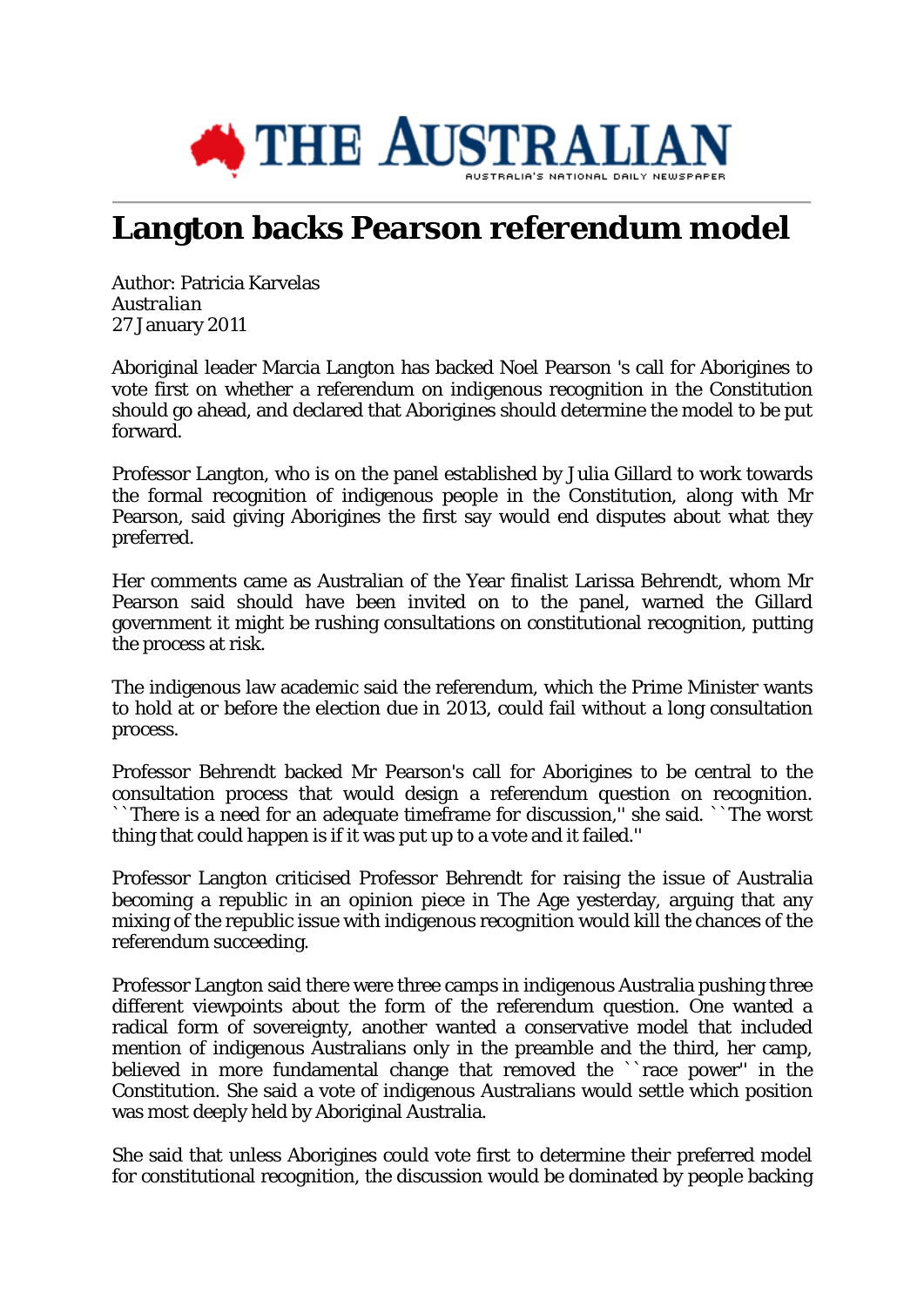the position of the indigenous person with whom they most agreed.

``If you have this vote first you can't have politicians claiming to know what the indigenous position is," she said. ``If we do this, it means indigenous people can't be used as political pawns.''

Mr Pearson said that, for the referendum to be successful, people such as former Aboriginal and Torres Strait Islander commission chairwoman Lowitja O'Donoghue and conservative former prime minister John Howard would have to agree on the issue. Ms O'Donoghue yesterday declared she could envisage agreeing with Mr Howard. ``Why not?'' she said. ``Yes we could.''

Ms O'Donoghue said she was not convinced Aborigines should vote first on the referendum question because it could cause divisions with the mainstream community.

A new research paper with federal government funding by indigenous lawyer Megan Davis, who is also on the expert panel, explains the different models that may emerge.

The paper by the Indigenous Law Centre at UNSW says the models ``most likely to succeed at a referendum'' include a non-discrimination provision, a new preamble, amendment or deletion of the race power and deletion of section 25.

Section 25 is a provision that contemplates discrimination on the basis of race by state governments. It envisages that a state parliament can pass a law disqualifying a particular race from voting at elections for that state's lower house of parliament.

# **FOUR MOST LIKELY OPTIONS FOR CONSTITUTIONAL CHANGE**

# *1. Inserting a non-discrimination provision into the Constitution*

This would entrench indigenous rights (and the rights of Australians of all racial backgrounds) and shut off the possibility of legislatively invalidating the Racial Discrimination Act 1975, as happened with the NT intervention

### *2. A new preamble*

There is bipartisan support for this form of recognition of indigenous people although any change to the preamble would be symbolic only, conferring no actual rights

### *3. An amendment or deletion of the race power*

The race power is contained in Section 51 (xxvi) and empowers parliament to make laws with respect to the "people of any race for whom it is deemed necessary to make special laws". The 1967 referendum amended this section so that the words "other than the aboriginal race in any state" were deleted from the sentence. This gave the commonwealth more expansive powers to make laws to protect the welfare of indigenous people, but it is also thought to increase the power of the commonwealth